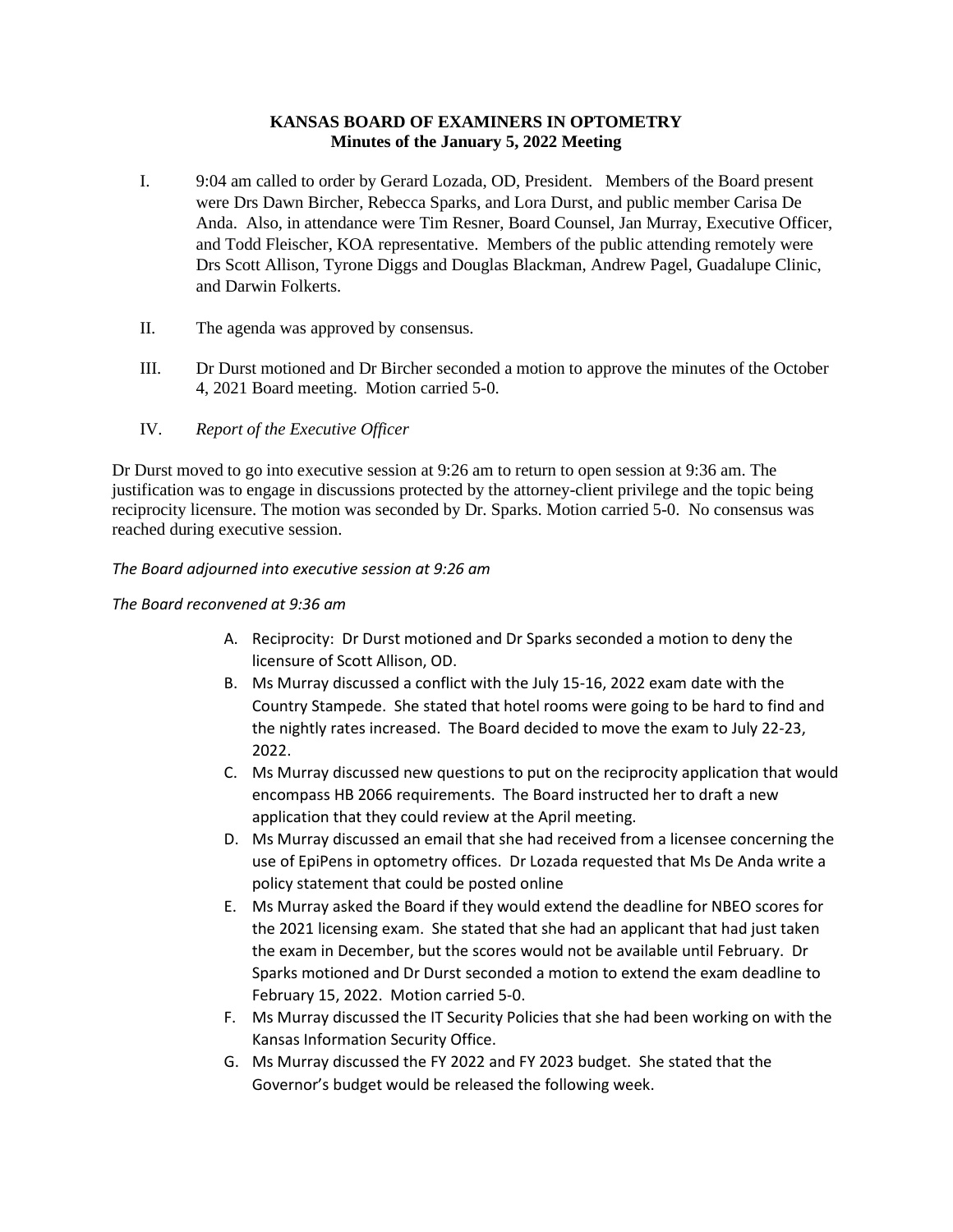H. Ms Murray discussed the request that she received from Dr Douglas Blackman, retired licensee who wanted to volunteer at a free clinic.

Dr Sparks moved to go into executive session at 10:06 am and returning to open session at 10:16 am . . The justification was to engage in discussions protected by the attorney-client privilege and the topic being licensure. The motion was seconded by Ms De Anda. Motion Carried 5-0. No consensus was reached during executive session.

*The Board adjourned into executive session at 10:06 am*

*The Board reconvened at 10:16 am.*

Dr Birch moved to accept late renewal to Dr Blackman and not to waive the CE requirement. Dr Sparks seconded the motion. Motion carried 5-0.

- I. Ms Murray asked for topics for the Board's annual newsletter.
- J. Trade Names:
	- 1. The Board tabled the trade name of *Toso Family Eyecare* for Caitlin Toso, OD until she converted her general LLC to a professional LLC.
	- 2. Dr Sparks motioned and Ms De Anda seconded a motion to approve the trade name of *Cole Family Eyecare,* 302 N Pomery, Hill City, KS for Benjamin Cole, OD. Motion carried 5-0
	- 3. Dr Bircher motioned and Dr Sparks seconded a motion to approve the trade name of *Newman Vision Care*, 1905 E 17<sup>th</sup> Ave, Ste 700, Hutchinson, KS for Ryan Newman. Motion carried 5-0.
	- 4. Dr Durst motioned and Dr Bircher seconded a motion to approve the trade name of *Family Eyecare Center of Lansing.,* 301 Center Drive, Lansing, KS. Motion carried 5-0.

## V. *Report of the President*

- A. Dr Lozada updated the Board on the status of complaints with Kansas Board of Healing Arts.
- B. Dr Lozada discussed unfinished items from previous board meetings such as: Board Member Roles, honesty statements added to license applications, cheating on the NBEO exams, letters of complaints, posting of disciplinary actions to the Board's website, organization of consumer complaint files in the Board office
- C. Dr Lozada discussed posting of judgements from Kansas Board of Healing Arts. Further discussion was tabled until the April 2022 meeting. He also suggested posting court cases that the Board was involved. Dr Lozada discussed Board member of training, nondisclosure agreement for Board members. Dr Lozada also discussed the comments from the Kansas Optometric Association concerning requiring all COPE continuing education. Dr Lozada inquired about donating the slides from the old exams to the National Board of Examiners in Optometry.
- VI. *Report of the Vice President*
	- A. Dr Bircher discussed purchasing tablets for Board members. The Board instructed Ms Murray to make inquiries for purchasing.
- VII. *Report of the Secretary / Treasurer*